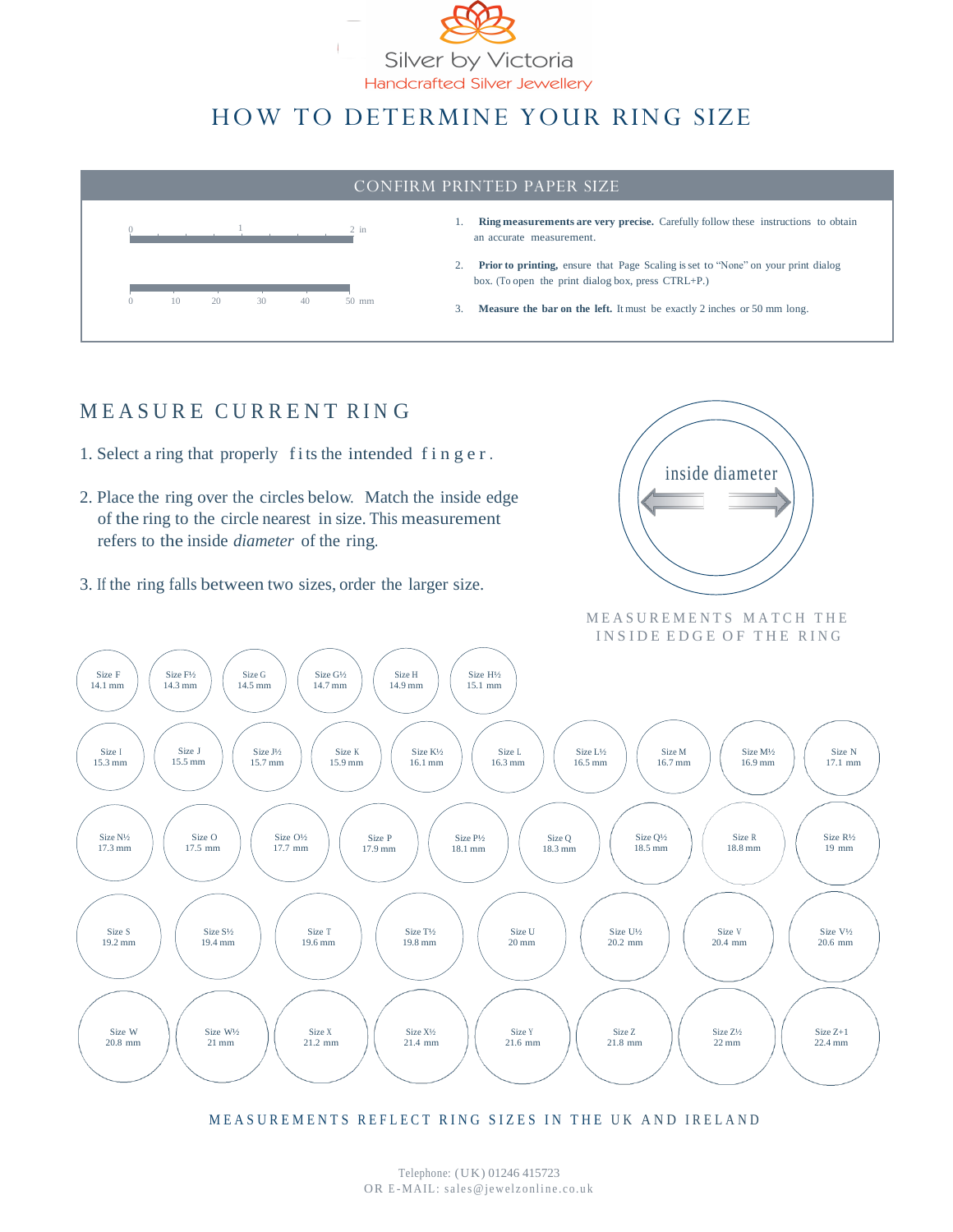Silver by Victoria<br>
Handcrafted Silver Jewellery<br>
INTERNATIONAL RING SIZE CHART

| Circumference<br>(mm) | <b>Diameter</b><br>(mm) | UK, Europe,<br>& Australia                     | <b>United States</b><br>& Canada | <b>CN/SG/JP</b>  | $\rm{HK}$      | Switzerland     |
|-----------------------|-------------------------|------------------------------------------------|----------------------------------|------------------|----------------|-----------------|
| 44.2                  | 14.1                    | $\rm F$                                        | $\overline{3}$                   | $\overline{4}$   | 6              | $\overline{4}$  |
| 44.8                  | 14.3                    | $\mathrm{F}\!/_{\!2}$                          |                                  | $\overline{5}$   |                | $5\frac{1}{4}$  |
| 45.5                  | 14.5                    | ${\bf G}$                                      | $3\frac{1}{2}$                   |                  | $7.5\,$        |                 |
| 46.1                  | 14.7                    | $\mathrm{G}\!/_{\!2}$                          |                                  | 6                |                | $6\frac{1}{2}$  |
| 46.8                  | 14.9                    | $\, {\rm H}$                                   | $\overline{4}$                   | $\boldsymbol{7}$ | $\overline{9}$ |                 |
| 47.4                  | 15.1                    | $\rm{H}\textsc{!}\gamma\textsc{!}$             |                                  |                  |                | $7\frac{3}{4}$  |
| 48.0                  | 15.3                    | $\mathbf{I}$                                   | $4\frac{1}{2}$                   | $8\,$            | 10             |                 |
| 48.7                  | 15.5                    | $\bf J$                                        |                                  |                  |                | $\overline{9}$  |
| 49.3                  | 15.7                    | $\mathrm{J}\frac{1}{2}$                        | 5                                | $\overline{9}$   | $11\,$         |                 |
| $50.0\,$              | 15.9                    | $\rm K$                                        |                                  |                  |                | $10\,$          |
| $50.6\,$              | 16.1                    | $\mathrm{K}\mathrm{^{1}\!}/_{\mathrm{2}}$      | $5\frac{1}{2}$                   | $10\,$           | $12\,$         |                 |
| $51.2\,$              | 16.3                    | $\mathbf L$                                    |                                  |                  |                | $1\,1\,\%/4$    |
| 51.9                  | 16.5                    | $\mathrm{L}\frac{1}{2}$                        | 6                                | 11               | 13             | $12\frac{3}{4}$ |
| 52.5                  | 16.7                    | $\mathbf M$                                    |                                  | $12\,$           |                |                 |
| 53.1                  | 16.9                    | $\mathrm{M}\!/_{\!2}$                          | $6\frac{1}{2}$                   | 13               | 14.5           | 14              |
| 53.8                  | 17.1                    | ${\bf N}$                                      |                                  |                  |                |                 |
| 54.4                  | 17.3                    | $\mathrm{N}\!/_{\!2}$                          | $\tau$                           | 14               | 16             | $15\frac{1}{4}$ |
| 55.1                  | 17.5                    | ${\cal O}$                                     |                                  |                  |                |                 |
| 55.7                  | 17.7                    | $\mathrm{O}\!/_{\!2}$                          | $7\frac{1}{2}$                   | 15               | $17\,$         | $16\frac{1}{2}$ |
| 56.3                  | 17.9                    | $\, {\bf P}$                                   |                                  |                  |                |                 |
| 57.0                  | 18.1                    | $\rm P\!/_{\rm 2}$                             | $8\,$                            | $16$             |                | $17\frac{3}{4}$ |
| 57.2                  | 18.2                    |                                                |                                  |                  | $18\,$         |                 |
| 57.6                  | 18.3                    | Q                                              |                                  |                  |                |                 |
| 58.3                  | $18.5\,$                | $\mathbf{Q}^{1\!\!}/_{\!2}$                    | $8\frac{1}{2}$                   | $17\,$           | 19             |                 |
| 58.9                  | 18.8                    | $\mathbb R$                                    |                                  |                  |                | 19              |
| 59.5                  | 19.0                    | $\mathbb{R}^{1}\!/_{\scriptscriptstyle 2}$     | $\overline{9}$                   | $18\,$           | 20.5           |                 |
| 60.2                  | 19.2                    | $\mathbf S$                                    |                                  |                  |                | $20\frac{1}{4}$ |
| 60.8                  | 19.4                    | $\mathrm{S}\frac{1}{2}$                        | $9\frac{1}{2}$                   | 19               | $22\,$         |                 |
| $61.4\,$              | 19.6                    | $\mathcal T$                                   |                                  |                  |                | $21\%$          |
| 62.1                  | 19.8                    | $\mathrm{T}\!/_{\!2}$                          | 10                               | 20               | 23             |                 |
| 62.7                  | 20.0                    | ${\bf U}$                                      |                                  | 21               |                |                 |
| 63.4                  | 20.2                    | $\mathrm{U}\frac{1}{2}$                        | $10\frac{1}{2}$                  | 22               | 24             | $22\frac{3}{4}$ |
| 64.0                  | 20.4                    | $\mathbf V$                                    |                                  |                  |                |                 |
| 64.6                  | 20.6                    | $\rm V\frac{1}{2}$                             | 11                               | 23               | 25             |                 |
| 65.3                  | 20.8                    | $\ensuremath{\text{W}}$                        |                                  |                  |                | $25\,$          |
| 65.9                  | 21.0                    | $\mathrm{W}\mathrm{^{1\!}/_{\!2}}$             | $11\frac{1}{2}$                  | 24               | 26             |                 |
| 66.6                  | 21.2                    | $\mathbf X$                                    |                                  |                  |                |                 |
| 67.2                  | 21.4                    | $\mathrm{X}^{1\!\!}/_2$                        | 12                               | 25               | 27.75          | $27\frac{1}{2}$ |
| 67.8                  | 21.6                    | $\mathbf Y$                                    |                                  |                  |                |                 |
| 68.5                  | 21.8                    | $\mathbf{Z}% ^{t}\left( \mathbf{Z}_{t}\right)$ | $12\frac{1}{2}$                  | 26               |                | 283/4           |
| 69.1                  | 22.0                    | $\mathrm{Z}\mathrm{^{1\!}/_{\!2}}$             |                                  |                  |                |                 |
| 69.7                  | 22.2                    |                                                | 13                               | $27\,$           | 30             |                 |
| 70.4                  | 22.4                    | $\mathsf{Z}{+}\mathsf{1}$                      |                                  |                  |                |                 |
| $71.0\,$              | 22.6                    |                                                | $13\frac{1}{2}$                  |                  |                |                 |